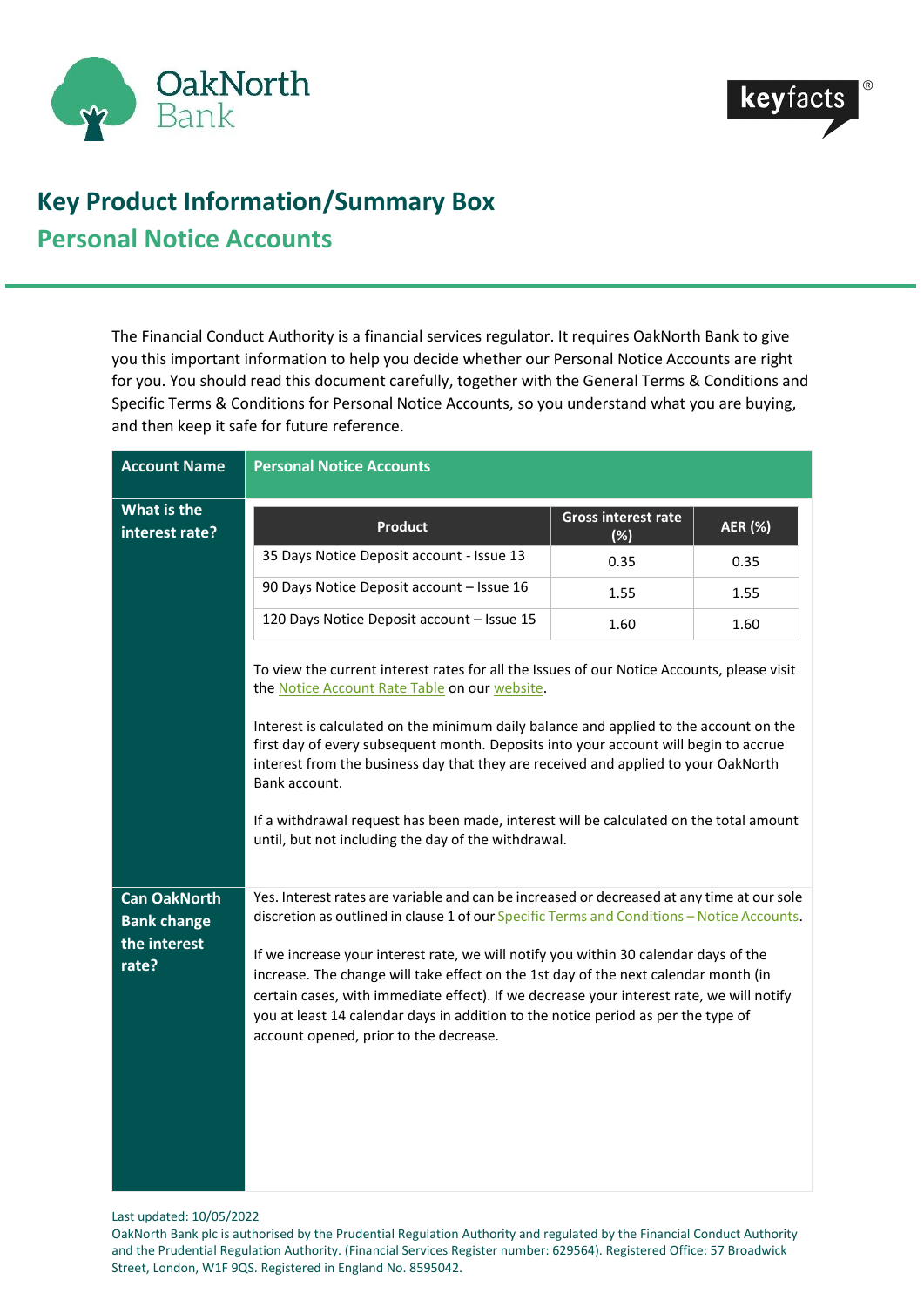

| Product                                                                                                                                                                                                                                                                                                                                                                                                                                                                                                                                                                                                                                                                                                                                                                                                                                                                                                                    | account opening | <b>Balance after</b><br>12 months*                                                                                                                                                                                                                                                                                                                                                                                                                                                                                                                                                                                                                                                                                                                                                                                                                                                                                                                                                                                                                         |                                         |
|----------------------------------------------------------------------------------------------------------------------------------------------------------------------------------------------------------------------------------------------------------------------------------------------------------------------------------------------------------------------------------------------------------------------------------------------------------------------------------------------------------------------------------------------------------------------------------------------------------------------------------------------------------------------------------------------------------------------------------------------------------------------------------------------------------------------------------------------------------------------------------------------------------------------------|-----------------|------------------------------------------------------------------------------------------------------------------------------------------------------------------------------------------------------------------------------------------------------------------------------------------------------------------------------------------------------------------------------------------------------------------------------------------------------------------------------------------------------------------------------------------------------------------------------------------------------------------------------------------------------------------------------------------------------------------------------------------------------------------------------------------------------------------------------------------------------------------------------------------------------------------------------------------------------------------------------------------------------------------------------------------------------------|-----------------------------------------|
| 35 Days Notice Deposit account - Issue 13                                                                                                                                                                                                                                                                                                                                                                                                                                                                                                                                                                                                                                                                                                                                                                                                                                                                                  | £1,000          | £1,003.50                                                                                                                                                                                                                                                                                                                                                                                                                                                                                                                                                                                                                                                                                                                                                                                                                                                                                                                                                                                                                                                  |                                         |
| 90 Days Notice Deposit account - Issue 16                                                                                                                                                                                                                                                                                                                                                                                                                                                                                                                                                                                                                                                                                                                                                                                                                                                                                  | £1,000          | £1,015.50                                                                                                                                                                                                                                                                                                                                                                                                                                                                                                                                                                                                                                                                                                                                                                                                                                                                                                                                                                                                                                                  |                                         |
| 120 Days Notice Deposit account - Issue 15                                                                                                                                                                                                                                                                                                                                                                                                                                                                                                                                                                                                                                                                                                                                                                                                                                                                                 | £1,000          | £1,016.00                                                                                                                                                                                                                                                                                                                                                                                                                                                                                                                                                                                                                                                                                                                                                                                                                                                                                                                                                                                                                                                  |                                         |
| *These are only examples for illustrative purposes and do not take into account your<br>individual circumstances.                                                                                                                                                                                                                                                                                                                                                                                                                                                                                                                                                                                                                                                                                                                                                                                                          |                 |                                                                                                                                                                                                                                                                                                                                                                                                                                                                                                                                                                                                                                                                                                                                                                                                                                                                                                                                                                                                                                                            |                                         |
| These examples assume that no further deposits or withdrawals are made, that the<br>interest is accrued daily and applied to the account monthly, that any interest earned<br>stays in the account, and that there is no change to the interest rate.                                                                                                                                                                                                                                                                                                                                                                                                                                                                                                                                                                                                                                                                      |                 |                                                                                                                                                                                                                                                                                                                                                                                                                                                                                                                                                                                                                                                                                                                                                                                                                                                                                                                                                                                                                                                            |                                         |
| Our accounts are available to individuals, aged 18 or over, who are UK residents (i.e.<br>England, Wales, Northern Ireland and Scotland). Also, you must have a personal UK bank<br>or building society account that allows transfers to be made to and from it.                                                                                                                                                                                                                                                                                                                                                                                                                                                                                                                                                                                                                                                           |                 |                                                                                                                                                                                                                                                                                                                                                                                                                                                                                                                                                                                                                                                                                                                                                                                                                                                                                                                                                                                                                                                            |                                         |
| To reinvest your savings with us, log in to online banking here or via the OakNorth<br>mobile banking app.                                                                                                                                                                                                                                                                                                                                                                                                                                                                                                                                                                                                                                                                                                                                                                                                                 |                 |                                                                                                                                                                                                                                                                                                                                                                                                                                                                                                                                                                                                                                                                                                                                                                                                                                                                                                                                                                                                                                                            |                                         |
| The minimum deposit required to reinvest into a new account is $£1$ . The maximum<br>deposit you may pay into any one Account is £500,000. The maximum amount<br>(excluding the interest) that you will be allowed to hold on deposit with us across<br>multiple accounts is also £500,000. For a joint account (joint accounts can only be<br>opened through our online application on the website and not through the mobile app)<br>this means that the maximum amount allowed to be held would be £1,000,000 i.e.<br>£500,000 per Account holder.<br>There is no limit on the number of deposits made into your account. The minimum<br>deposit is £1. The account can continue to receive deposits up to the maximum principal<br>account balance even if the product is withdrawn. We may withdraw a Notice Account<br>issue at any time which means that the product will be closed to new deposit<br>applications. |                 |                                                                                                                                                                                                                                                                                                                                                                                                                                                                                                                                                                                                                                                                                                                                                                                                                                                                                                                                                                                                                                                            |                                         |
|                                                                                                                                                                                                                                                                                                                                                                                                                                                                                                                                                                                                                                                                                                                                                                                                                                                                                                                            |                 |                                                                                                                                                                                                                                                                                                                                                                                                                                                                                                                                                                                                                                                                                                                                                                                                                                                                                                                                                                                                                                                            | to our website for our contact details. |
| day of the withdrawal.                                                                                                                                                                                                                                                                                                                                                                                                                                                                                                                                                                                                                                                                                                                                                                                                                                                                                                     |                 |                                                                                                                                                                                                                                                                                                                                                                                                                                                                                                                                                                                                                                                                                                                                                                                                                                                                                                                                                                                                                                                            |                                         |
|                                                                                                                                                                                                                                                                                                                                                                                                                                                                                                                                                                                                                                                                                                                                                                                                                                                                                                                            |                 | Initial deposit at<br>Once you activate online banking, your account can be managed by logging into the<br>OakNorth mobile banking app or the 'My Account' section of our website.<br>Alternatively, you can contact us by email, by phone, or by writing to us. Please refer<br>Yes. Although, it is subject to giving us notice as per the type of account opened.<br>Withdrawals can be triggered via Online Banking or the mobile app. You can also<br>contact us by email or phone. It is not possible to withdraw money from the account<br>without providing the mandatory period of notice. We may at our discretion allow it in<br>cases of hardship at our sole discretion, which would require suitable documentary<br>evidence. Interest will be calculated on the total amount until, but not including the<br>There are no limitations on the number of withdrawals. There is a minimum<br>withdrawal amount of £1. The funds will be credited back into your nominated<br>account the next business day after the notice period has passed. |                                         |

Last updated: 10/05/2022

OakNorth Bank plc is authorised by the Prudential Regulation Authority and regulated by the Financial Conduct Authority and the Prudential Regulation Authority. (Financial Services Register number: 629564). Registered Office: 57 Broadwick Street, London, W1F 9QS. Registered in England No. 8595042.